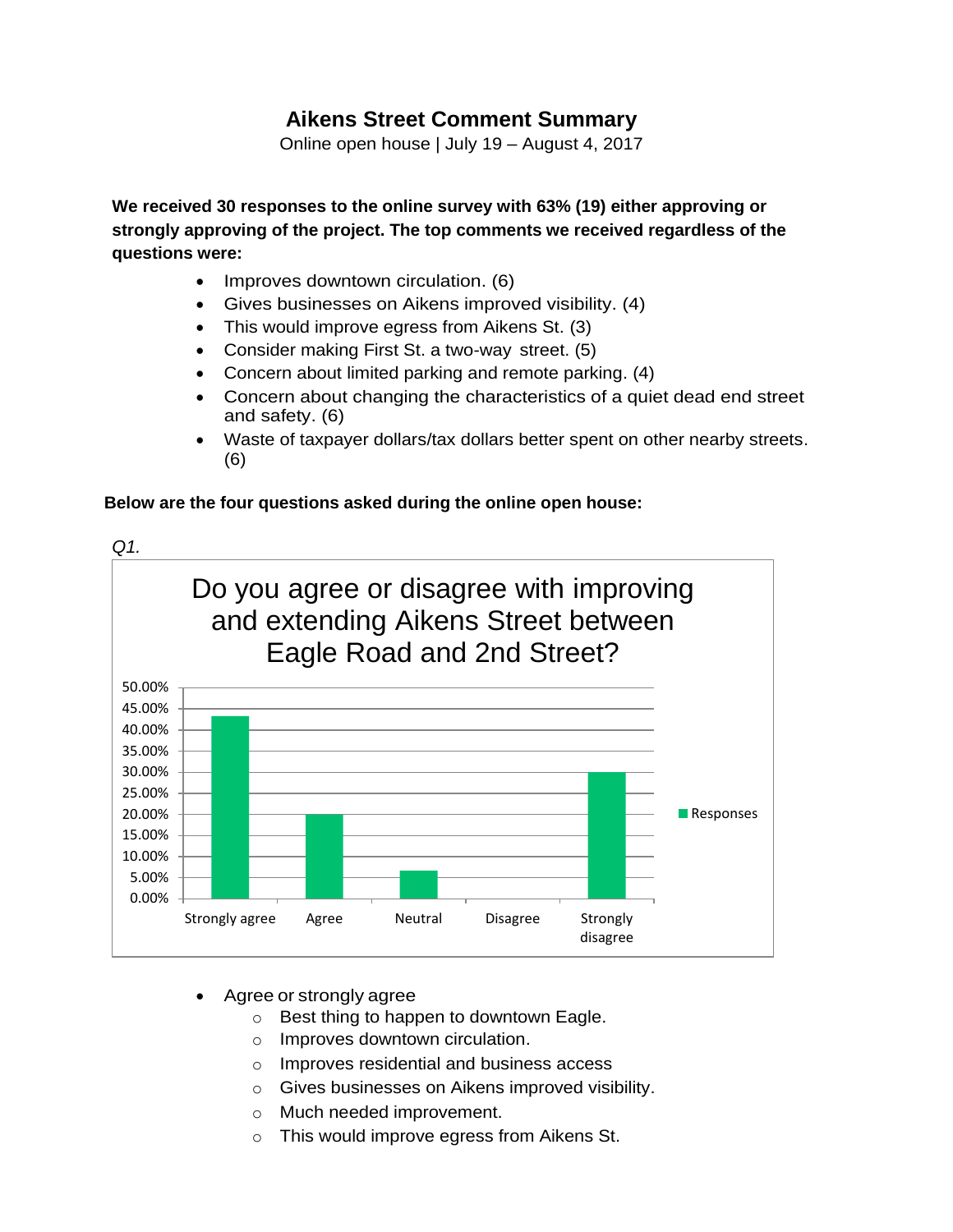- Disagree or strongly disagree
	- o Concern about limited parking and remote parking.
	- o Concern about added traffic/activity
	- o Concern about changing the characteristics of a quiet dead end street and safety.
	- o Concern about cut through traffic to avoid downtown congestion.
	- o Focus on improving the intersection of Eagle/State St and widening State St. first.
	- o Loss of privacy
	- o Poor use of taxpayer dollars
- **Neutral** 
	- o It might help flow of unbearable traffic at the four corners in Eagle
	- o Consider making First St. a two-way street.



- State Street is unsuitable as a through way. Widen that instead.
- Consider a thirty-five-foot driveway apron for residences.
- Concern that left turning traffic from Aikens St onto Eagle Rd will cause backups on Aikens.
- Make 1st Street a two-way street.
- Use night sky friendly street light designs.
- Yes, the fact that right now it is a quiet secure little dead end street for the residents who live there. From where I see it there are no major businesses that are being impacted by the streets current format and it would be a waste of Tax payer money. Use the empty field next to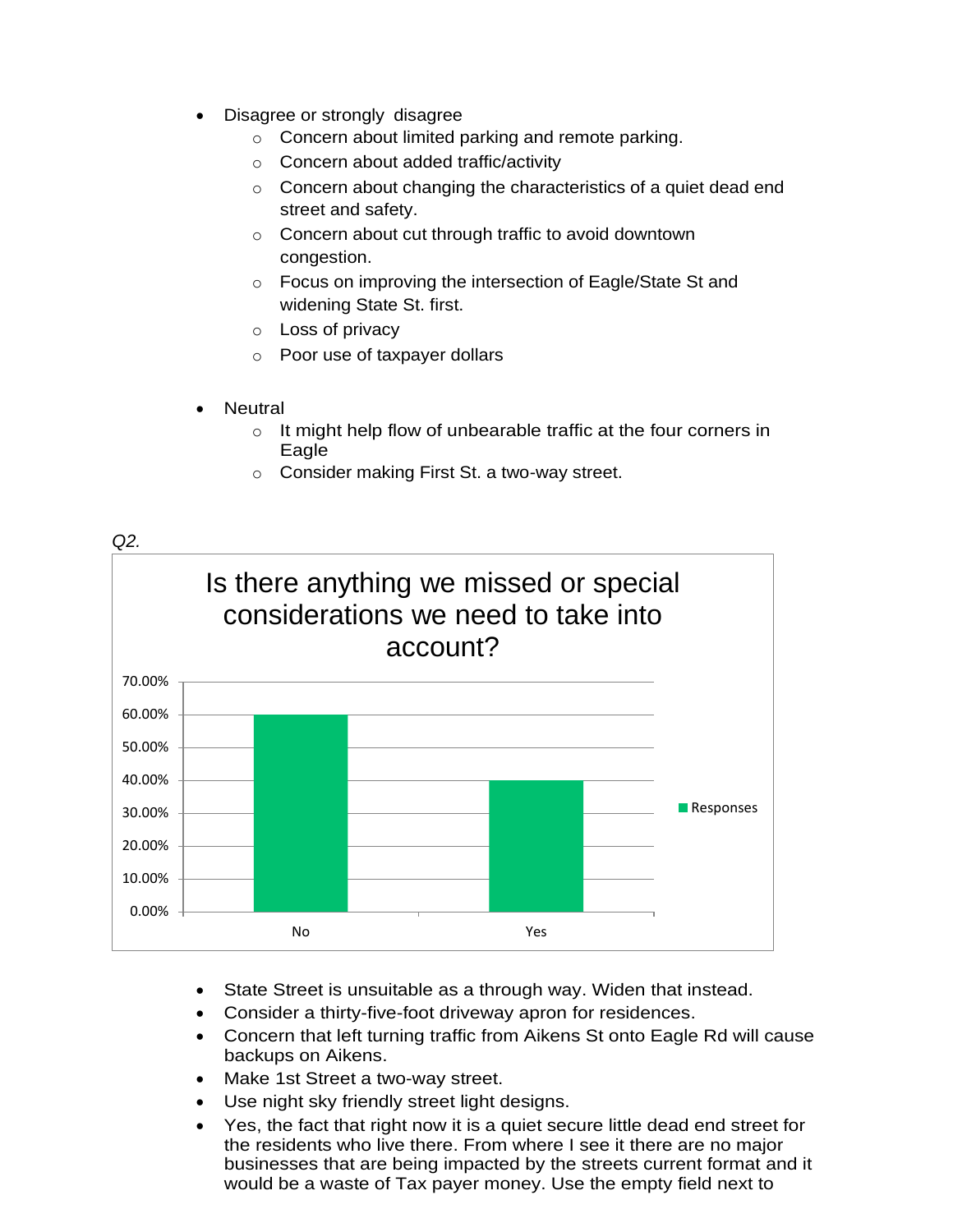Rembrandts if you need more parking!

- The people who live here.
- To make sure that a vehicle can turn left onto Eagle from Aikens, as needed.
- I live at 92 S Eagle Road and appreciate the 7-foot sidewalk width along my property. If it is 10 foot you will take out my garage and destroy the livability of my house. In my backyard, I have two vehicle width gates accessing onto Aiken and the eastern most gate is necessary to park trailers and RV. The western most gate can be reduced to a man gate. Access must be maintained to the front and rear of my house.
- Concern about how much the construction will impact the small businesses.

## *Q3. General Comments:*

- ACHD needs to watch spending much more carefully.
- It will be a favorable addition to that part of town and provide improved access.
- The Eagle Rd/State Street intersection is a bigger concern and needs to be addressed.
- Please reconsider, Aikens is currently a nice quiet street.
- Not in favor of the project.
- It will improve downtown circulation and provide better egress from Aikens.
- This is a much needed improvement.
- Work closely with property owners to mitigate impacts to physical property.
- Concerns about 2nd St & Eagle Rd traffic flow based on increased numbers of left turns to and from the new Aikens.
- Would like to see 1st Avenue turn into a 2-way street.
- Anything that keeps more traffic flowing will help ease congestion.
- The landscaping and sidewalks will greatly enhance down town Eagle.
- Idaho St. from Eagle Rd to the east needs enhancement.